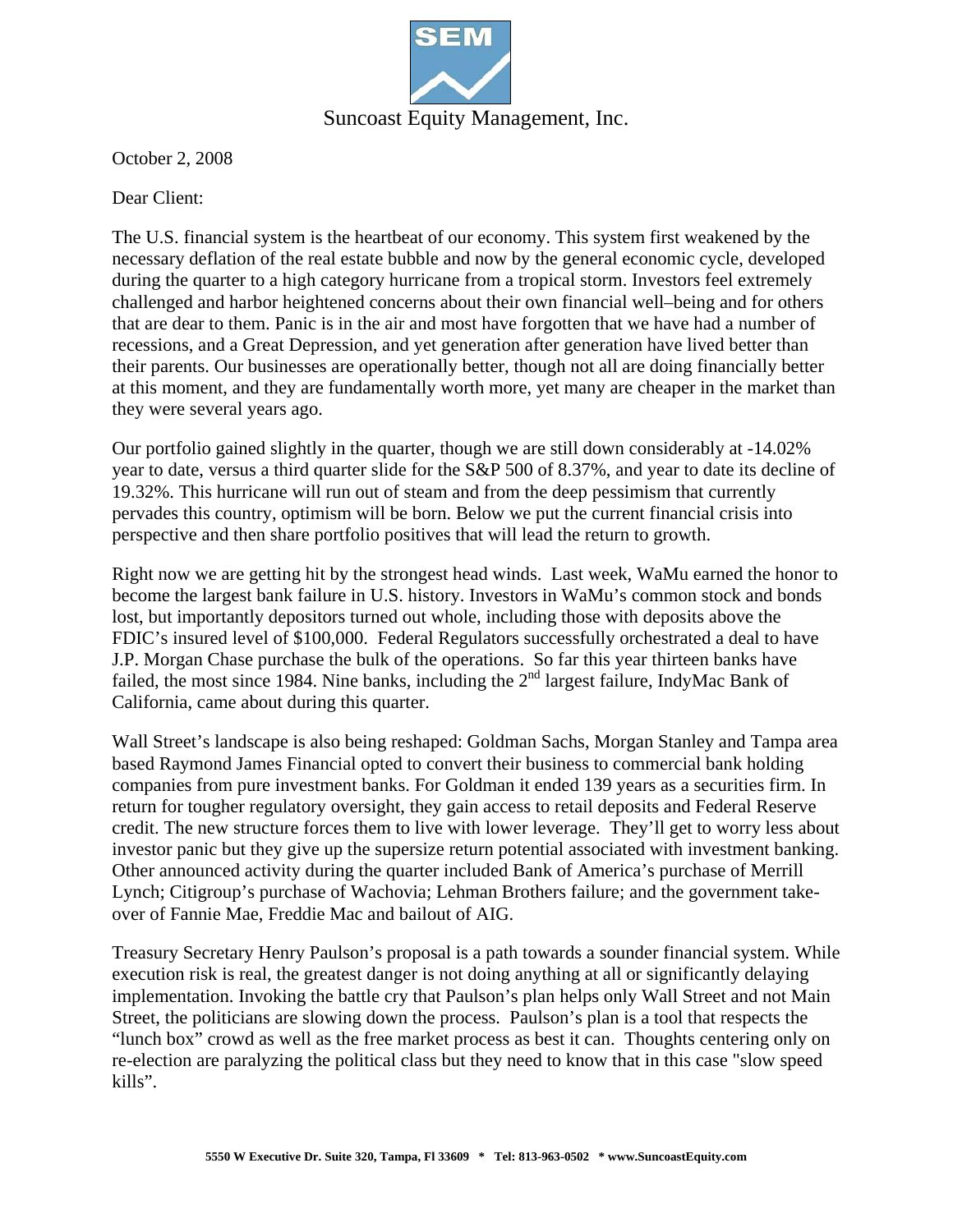## Portfolio Positives

For the long term investor, the greatest opportunities are born out of the deepest pessimism. The evidence of opportunity for us can be seen not only in the low prices of our businesses but in the advantages they gain in the down economy. Our largest holding is **Berkshire Hathaway** (BRK) and CEO Warren Buffett likened his approach to the stock market as a baseball hitter without an umpire calling him out on strikes. Warren stands at the plate, they throw pitches one after the other, some on edges and others that don't interest him at all such as Lehman at \$30, Merrill Lynch at \$40. He can wait all day, months or years for the fat pitch. During this past quarter we all benefited as he hit one out of the park for us as shareholders. BRK swooped in on Constellation Energy Group (CEG), a natural gas and electric utility company, which accepted a purchase proposal at \$26.50 per share, or \$4.7 billion. CEG's stock price started the year at over \$100 per share. CEG has had some trouble with its energy trading group, but its core assets, about 9,000 megawatts of generating plants and a retail power-sales unit and a regulated utility, Baltimore Gas and Electric Co. are worth \$70 per share. CEG's core assets will complement AAA credit rating, take advantage of more large opportunities in the coming months.

We have had other positive developments during the quarter. The decline of commodity pricing, especially oil from \$140 to \$100 per barrel will ease strain and could become gains for most all of our holdings including **Becton Dickinson**, **Colgate**, **Grainger**, **PepsiCo** and **Walt Disney**. All our companies fight commodity inflation by increasing productivity, effective pricing and by other methods (such as shrinking package offerings but keeping the price steady). For companies such as ours that provide sought after brands and services, prior actions gain operating leverage as input prices decline or stay at existing levels. Additional positives include that **Microsoft**, **Hewlett Packard** and **Nike** reinforced belief in their own stock by announcing further buybacks. Microsoft authorized \$40 billion, equivalent to 15% + of outstanding shares.

## Added Strength

We welcome two new associates, Amy Lord and Cheeroke Townsend, to our team. Amy joins us as Senior Vice President and Co-Portfolio Manager. I have known Amy personally for about eight years and her experience in preserving and growing client wealth spans in excess of 15 years. We both come from the intellectual neighborhood of Buffett/Graham/Fisher and in addition to overlap in philosophy and common portfolio companies she held at her predecessor firms, she brings added depth to our research effort. Amy is also CFA charterholder. Cheeroke joins us after her recent graduation from the school of finance at the University of South Florida. She remains involved with the Women in Leadership & Philanthropy program at USF and is a current candidate in the CFA program. More information about our entire team can be sourced at our website, **www.SuncoastEquity.com.**

During times of great uncertainty, many investors make the mistake of stepping out of the market. This time is no different, numerous media articles highlight that investors young and old are selling off stocks in their savings and retirement accounts in favor of adding to staggering money market balances. *Yet if my years in investing and studying other great investors, Benjamin Graham and Warren Buffett, have shown me anything, intelligent investing involves a long term plan and sticking with it.* The current lower stock price and greater value environment means that now may be a good time to add to your commitment to your **SEM** portfolio. Please call or visit us at anytime. As always, we're here for you. Thank you for your continued confidence.

Sincerely,

Donald R. Jowdy, President